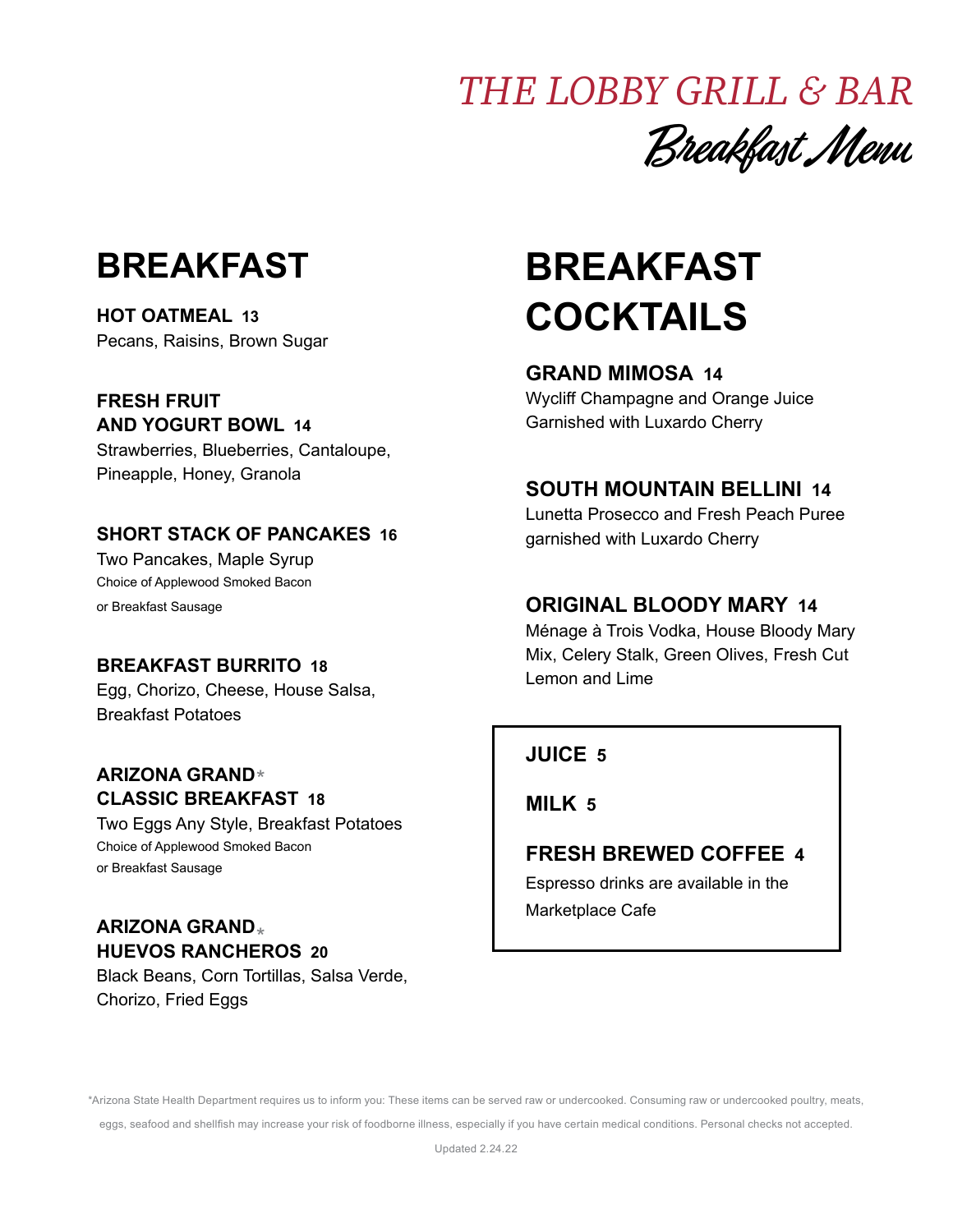### **Starters**

**SALSA & GUACAMOLE 14** Warm Tortilla Chips

**PUB BOARD 22** Salami, Beehive Hatch Chile Cheddar, Grain Mustard, Marcona Almonds, Pickles, Olives, Rustic Bread

**LOBBY GRILL WINGS 19** Dry Brined Bone-In Wings, House-Made Hot Sauce, Ranch

**BUFFALO CAULIFLOWER 15** House-Made Hot Sauce, Fresh Herbs, Ranch

**SOUTHWEST HUMMUS 15** Charred Corn, Roasted Poblano, Tomato, Green Onion, Tortilla Chips

## **Burgers & Sandwiches**

Choose: French Fries or Coleslaw **Sub Side Salad 2**

#### **THE BURGER 22** \*

Brioche Bun, Aged Cheddar Cheese, Lettuce, Tomato, Onion, Pickle Add Applewood Smoked Bacon **23** Veggie Burger Available Upon Request.

#### **ARIZONA BURGER 23** \*

Brioche Bun, Roasted Poblano, Avocado, Pepper Jack Cheese, Carmelized Onion

#### **THE CLUB 19**

Turkey Breast, Applewood Smoked Bacon, Ham, Swiss Cheese, Tomato, Mayo Choice of White or Wheat Bread

#### **GRILLED CHICKEN SANDWICH 20**

Ciabatta Roll, Applewood Smoked Bacon, Swiss Cheese, Avocado, Mayo

# **THE LOBBY GRILL & BAR**

All Day Dining Menu

### **Salads**

#### $\mathsf{CAESAR}^*$ 16

Hearts of Romaine, Shaved Parmesan, Focaccia Croutons, Caesar Dressing Add Grilled Chicken **2**  Add Grilled Salmon **10**

#### **ARUGULA & ANCIENT GRAIN 17**

Farro, Dried Cranberry, Candied Pecan, Bleu Cheese, Lemon Vinaigrette Add Grilled Chicken **2**  Add Grilled Salmon **10** 

#### **THE COBB 19**

Hearts of Romaine, Grilled Chicken Breast, Applewood Smoked Bacon, Bleu Cheese, Avocado, Tomato, Scallions, Hard Boiled Egg, Red Wine Vinaigrette

## **Entrées**

**STEAK FRITES 38** \* Grilled Ribeye, Carmelized Onions, House Steak Sauce, Fries

#### **GRILLED SALMON 32**

Cous Cous, Tomato, Onion, Cucumber, Feta Cheese, Olive Tapenade Vinaigrette

#### **ARIZONA GRAND CHICKEN POT PIE 24**

Green Bean, Carrot, Corn, Peas, Pearl Onion, Puff Pastry

## **Dessert**

#### **CINNAMON SUGAR DONUT HOLES 10**

Chocolate and Salted Caramel Dipping Sauces

#### **WARM CAST IRON COOKIE 12**

Chocolate Chunk Cookie with Caramel Ripple Gelato

\*Arizona State Health Department requires us to inform you: These items can be served raw or undercooked. Consuming raw or undercooked poultry, meats, eggs, seafood and shellfish may increase your risk of foodborne illness, especially if you have certain medical conditions. Personal checks not accepted.

Updated 5.9.22